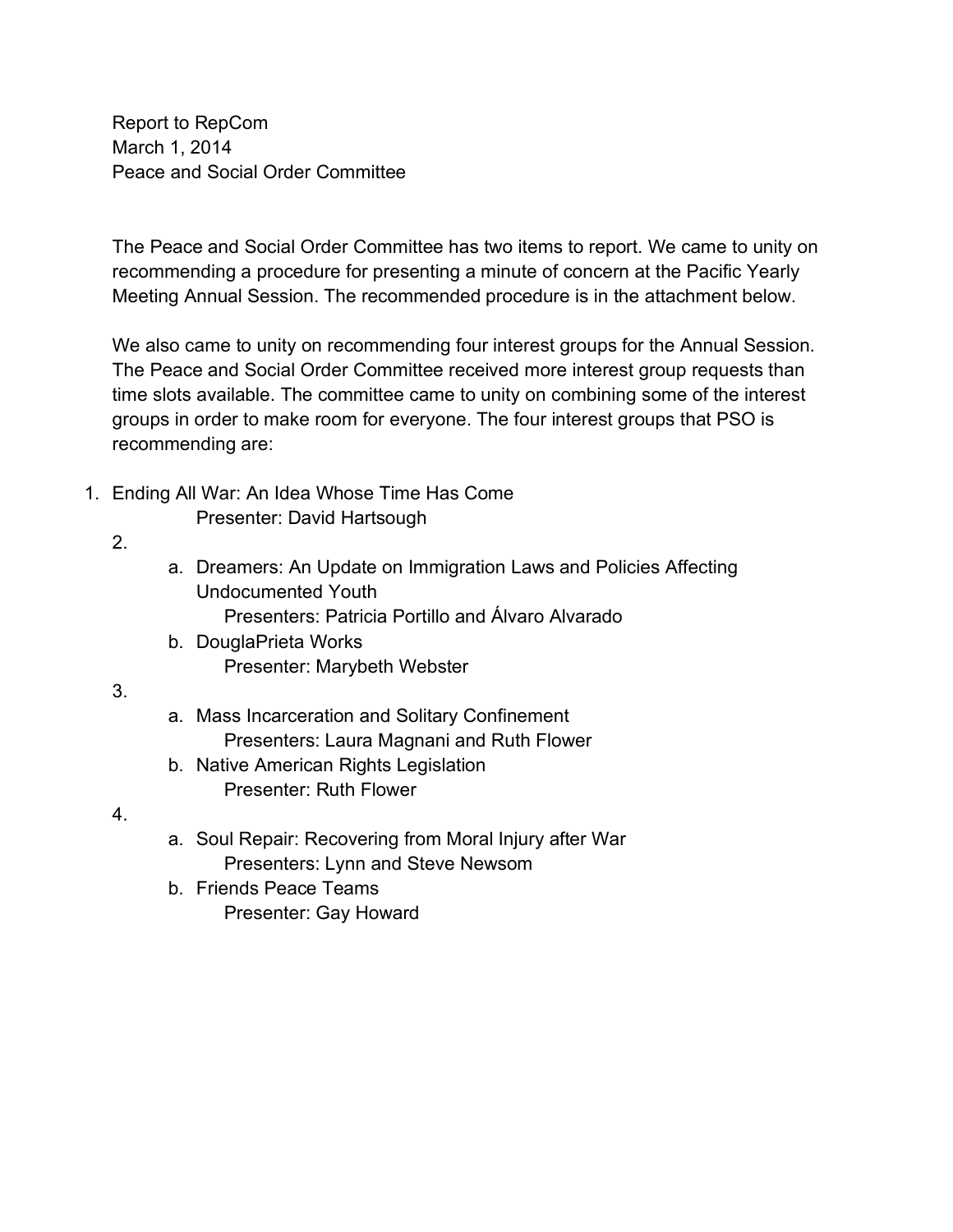# **Procedures for Presenting a Minute of Concern at Pacific Yearly Meeting Annual Session**

#### **Purposes of minutes of concern:**

- 1. To draw upon the collective wisdom and spiritual power of Friends present at the Pacific Yearly Meeting (PYM) Annual Session in order to insure that the minute is accurate, faithful to our Quaker testimonies and truly reflects a leading of the Spirit among Friends as we understand it.
- 2. To lend the authority of the PYM Annual Session to concerns brought by a local or quarterly meeting, an individual with a leading, or a Quaker organization, thus increasing the effectiveness of those under the weight of this concern. Others, including elected officials, pay more attention when a statement comes from a large representative body rather than from a local one or an individual.
- 3. To insure that the minute circulates as widely as possible.

### **Wording of a minute of concern:**

A minute of concern is a simple and clear expression of our faith. It consists of a short background statement regarding the concern followed by a brief minute that takes a position and recommends an action. The background statement and minute will be considered separately. The background statement may be used when the clerk is authorized to send a letter to elected officials, organizations and "Friends everywhere."

### **Seasoning Minutes of Concern Prior to the Annual Session;**

- 1. Friends gathered at the Annual Session have authority to speak on behalf of themselves, but do not speak for all constituent members of Pacific Yearly Meeting. Thus minutes of concern approved at the Annual Session are spirit led statements by those gathered at the Annual Session, and are not binding on constituent monthly meetings, their members and attenders. This understanding is analogous to the practices of Friends Committee on National Legislation, which gathers input from a broad spectrum of Friends but does not claim to speak on behalf of all Friends. Although the Annual Session has representatives from constituent Meetings in Pacific Yearly Meeting, Friends at the Annual Session seek to be led by the promptings of the Spirit present amongst them at the time they gather, and not by their notions of what their local Meetings might want. Thus minutes approved by those at the Annual Session should begin with an explicit qualification: *'Friends gathered at the \_\_th Annual Session of Pacific Yearly Meeting, held in \_\_(LOCATION)\_\_\_\_ on \_\_\_\_\_\_(DATE), after careful discernment, approved the following minute. Etc.'*
- 2. Minutes of concern presented to PYM Annual Session by Peace and Social Order Committee (PSO) reflect spirit led matters that Meetings, individual